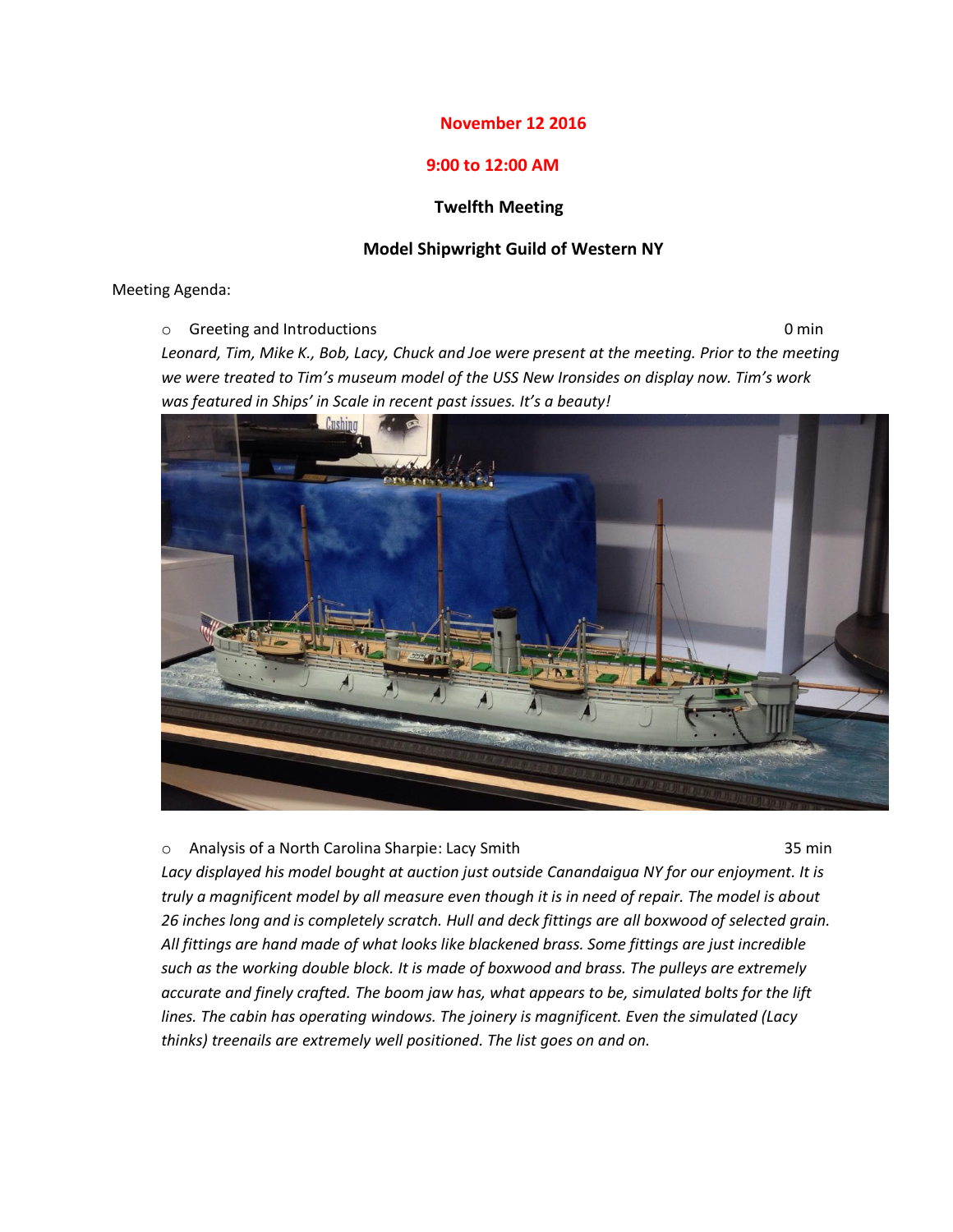*Now here is Lacey's dilemma. To restore this model would challenge and consume Lacy. He is not sure it is worth it as he has "miles to go before he sleeps" and he has halted his other projects to pursue this one. So at this point he may look for a good home for it. One option is to donate it to the Chesapeake Bay Museum at St. Michaels, MD. In the meantime I have agreed to try and contact Rob Napier (a distant connection when he lived on Cape Cod) and ask for assistance in learning more about the model and his recommendation.*



#### o The English Cutter Cheerful: Joe Lorenzo 20min

*Joe has completed assembly of the bulkheads to the false keel applied the keel and faired the hull save the stern. Gun port framing is under way. All latter components mentioned are boxwood. The gun port sills and lintels are all unique and their shapes are as well. Joe finally settled on using his Unimat sanding attachment to "dial in" an exact fit for the sills. Once the sills were fit they have to be glued. In and follow the batten lines previously marked on the bulkheads. The placement was facilitated by running a temporary batten perpendicular to one of the bulkheads just below the sill point of placement. This not only ensured exact location but also leveled the sill to the horizontal. He has assembled all the stern elements but has not secured them. They have to follow the contour of the aft bulkheads and hence are easier to fashion off the model. Joe awaits boxwood sheets from Crown Timber Yard so in the absence will move onto other deck elements. A*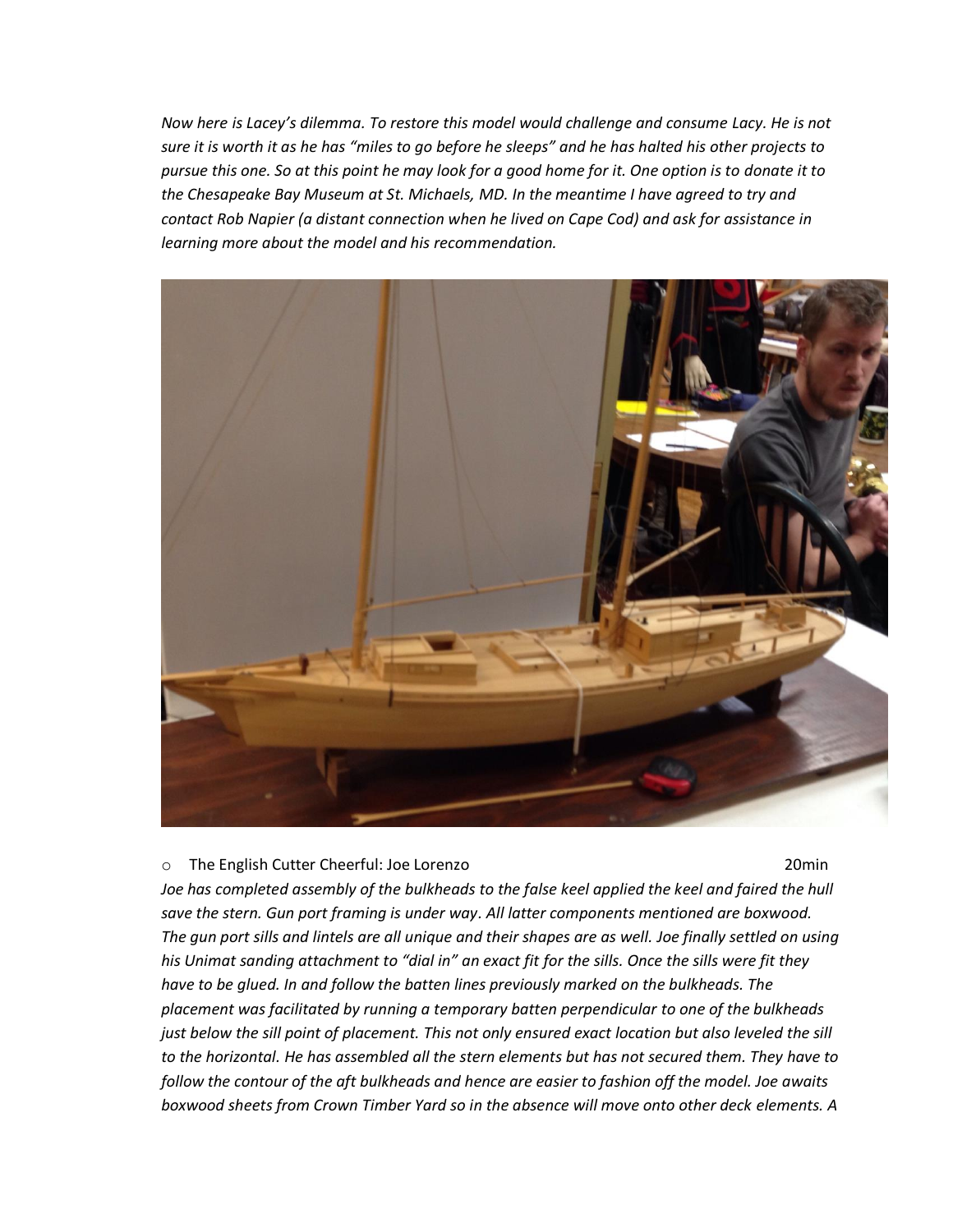*couple of assembly problems were encountered. The most troublesome was that the rear keel element broke off during sanding. It was not sanded to remove char and it is likely the bond was weak when glued using CA glue.*



o Modeler's Tools and Jigs/All: 30min

*A number of members brought in tools and it made for a lively discussion and proved of interest. We will do it again in the future. Some of the tools and jigs brought in were:*

*(2) Seizing jigs one from Ships Ahoy and the other from Syren Ship Models*

*Several rigging homemade tools*

*(2) Proportional dividers. They have gotten really expensive…now about \$100.*

*(2) Lee Valley miniature planes (a block and shoulder plane)*

*Several sanding blocks for hull fairing*

*Lee Valley miniature scrappers which are quite effective in removing material and leaving a near glass finish.*

o Face book vs. an MSG Web Site: All 15min 15min 15min 15min 15min 15min 15min 15min 15min 15min 15min 15min 15min 15min 15min 15min 15min 15min 15min 15min 15min 15min 15min 15min 15min 15min 15min 15min 15min 15min 15min

*This was a very productive session here are the capsule results of the discussion:*

- *The group, both present and away, has voted to use the web site as our promotional venue.*
- *We will "take down" the Face book page sometime after the web page is launched.*
- *We are likely to add some "periodic updates" such as a monthly update of historic interest to the site as well as classifieds and affiliations.*